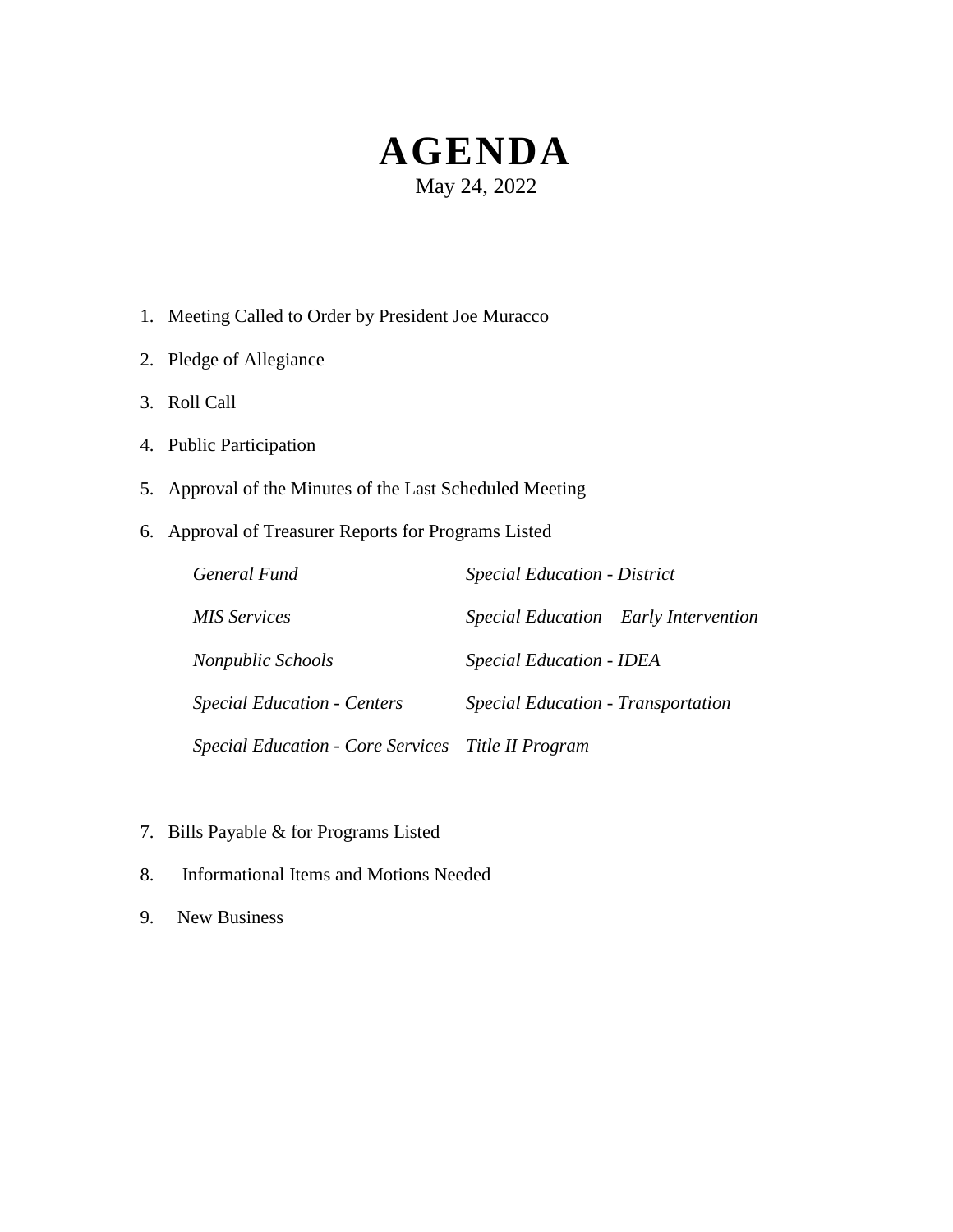#### **MOTIONS**

### INFORMATIONAL – ITEM 1

#### THE FOLLOWING INDIVIDUAL'S PREVIOUSLY APPROVED APPOINTMENT BY THE BOARD OF DIRECTORS AT THE MARCH 22, 2022 MEETING SALARY AND STEP PLACEMENT IS CHANGED AS INDICATED BELOW:

| <b>EMPLOYEE</b>   | <b>POSITION</b> | <b>STEP</b> | SALARY      |
|-------------------|-----------------|-------------|-------------|
| <b>MITZI</b>      | ACT 89          | $T2A-1$     | \$52,505    |
| <b>GIACOMETTI</b> |                 |             | (PRO-RATED) |

## 1.

Motion

If satisfactory, a motion is in order to approve the following scheduled 2022-2023 NEIU Board Meetings:

> 5:30 pm Work Session 6:00 pm Regular Meeting

#### **July, 2022** *NO MEETING*

| August 9, 2022     | $(2^{nd} Tuesday)$        | Meeting Room A |
|--------------------|---------------------------|----------------|
| September 27, 2022 | $(4^{th} Tuesday)$        | Meeting Room A |
| October 25, 2022   | $(4^{th} Tuesday)$        | Meeting Room A |
| November 22, 2022  | $(4^{th} Tuesday)$        | Meeting Room A |
| December, 2022     | <b>NO MEETING</b>         |                |
| January 24, 2023   | $(4^{th} Tuesday)$        | Meeting Room A |
| February 28, 2023  | $(4^{th} Tuesday)$        | Meeting Room A |
| March 28, 2023     | $(4^{th} Tuesday)$        | Meeting Room A |
| April 25, 2023     | (4 <sup>th</sup> Tuesday) | Meeting Room A |
| May 23, 2023       | $(4^{th} Tuesday)$        | Meeting Room A |
| June 27, 2023      | $(4^{th} Tuesday)$        | Meeting Room A |
|                    |                           |                |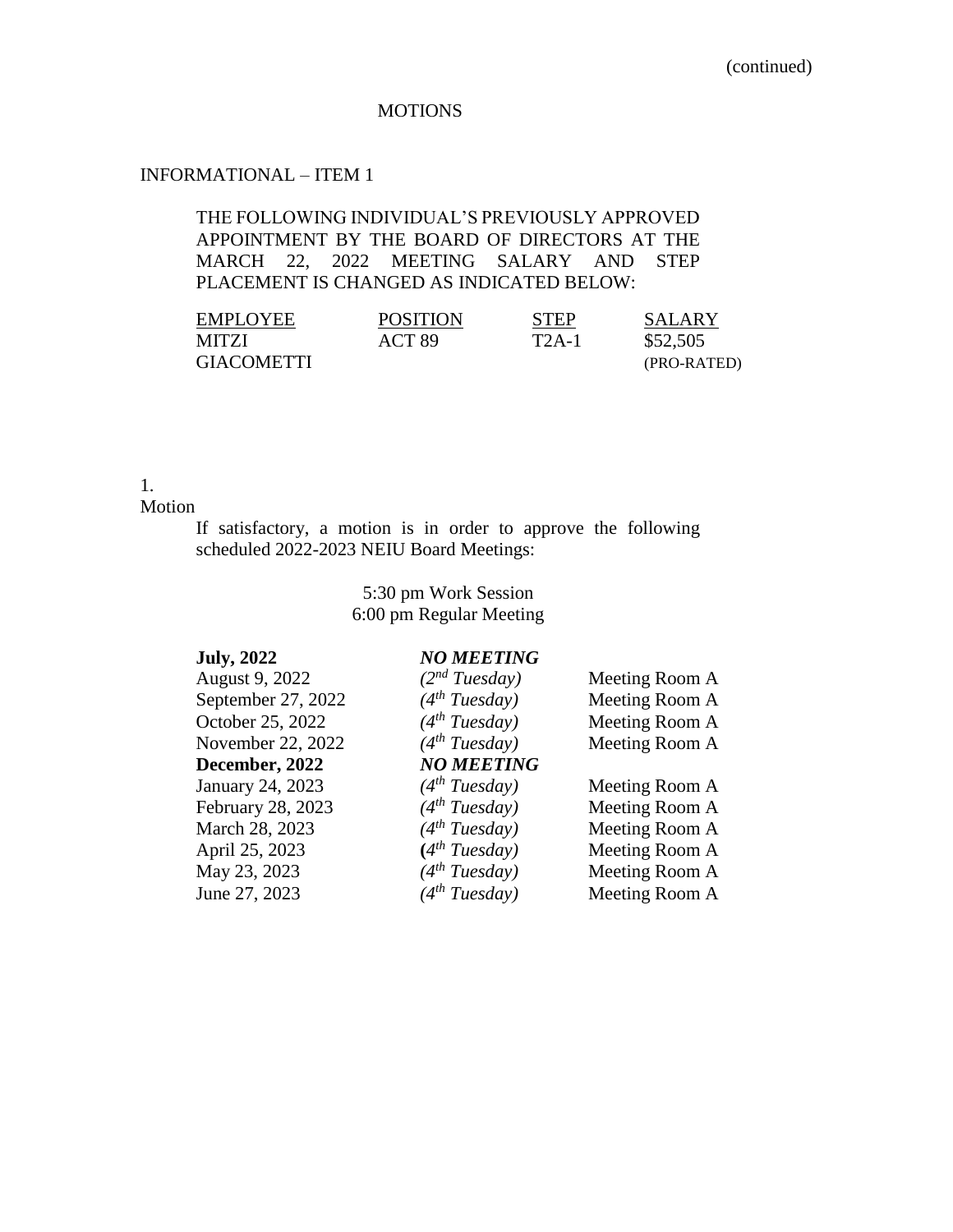#### Motion

If satisfactory, a motion is in order to approve the districts' resolutions of the following directors for the Intermediate Unit Board for three-year terms, beginning July 1, 2022, terminating June 30, 2025 as indicated:

| 1. Paul Kaczmarcik | Carbondale   |
|--------------------|--------------|
| 2. Arden Tewksbury | Elk Lake     |
| 3. Howard McIntosh | North Pocono |
| 4. Alisha Hudak    | Old Forge    |

## 3.

## Motion

If satisfactory, a motion is in order to appoint Caryn Emiliani / Riverside school district as the NEIU Board of Directors Representative to the 2022 PSBA Delegate Assembly.

#### 4.

## Motion

If satisfactory, a motion is in order to accept the audit report for the fiscal year ending June 30, 2022 as presented.

### 5.

#### Motion

If satisfactory, a motion is in order to approve a clinical education experience agreement *(Exhibit 1)* with Misericordia University for the 2022-2023 school year.

## 6.

#### Motion

If satisfactory, a motion is in order to enter into contract *(Exhibit 2)* with with Rhithm Inc. to provide support services to staff and students at a cost of \$4,500 for the 2022-2023 school year.

2.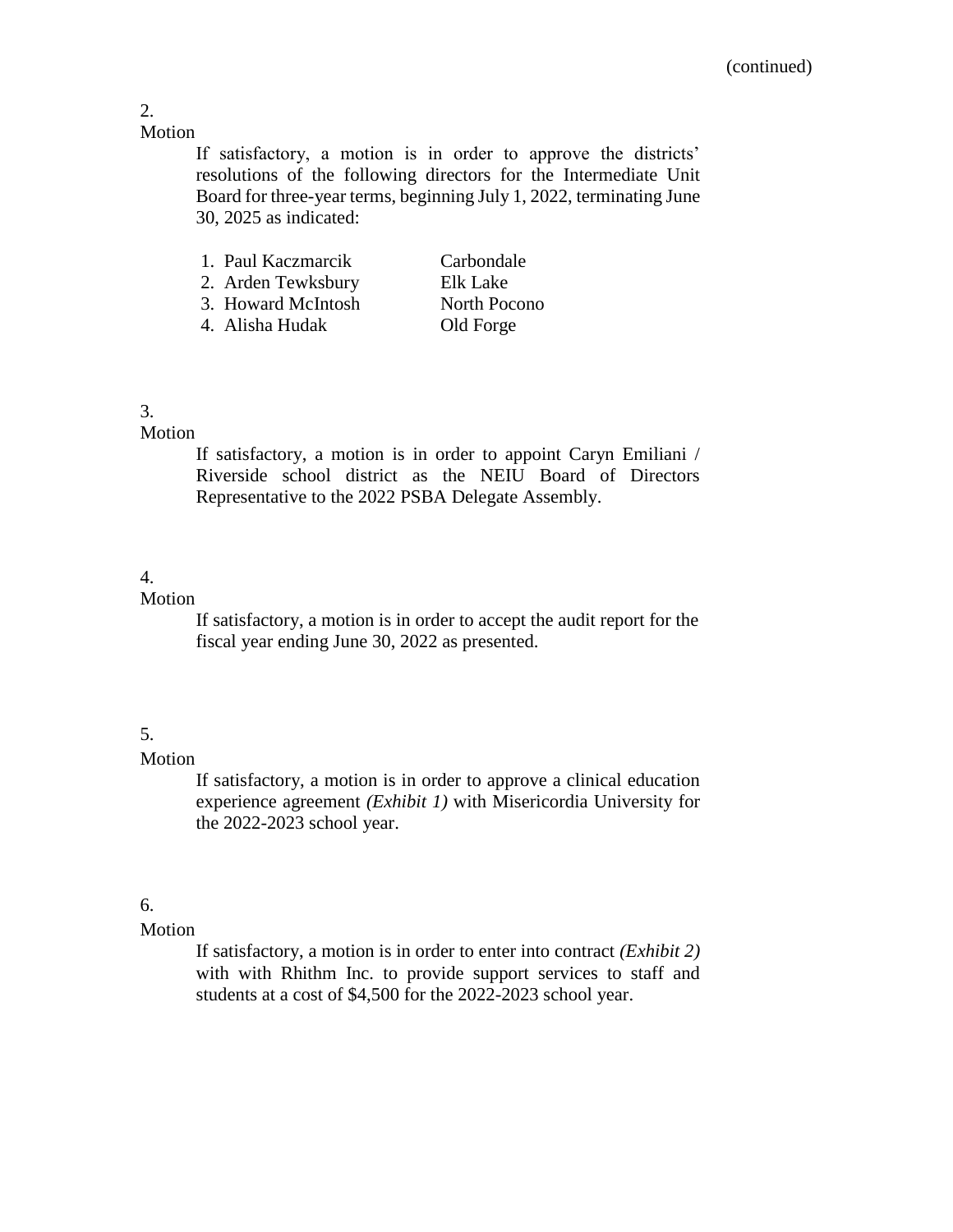7. **Motion** 

> If satisfactory, a motion is in order to enter into contract with The Western Pennsylvania School for the Deaf *(Exhibit 3)* to provide ESY services to early intervention students in attendance at The Scranton School for Deaf and Hard of Hearing Children as indicated:

> > 8 students @ \$2,000/student or total of \$16,000 effective 7/6/2022 through 7/29/2022

#### 8.

#### Motion

If satisfactory, a motion is in order to approve a contract *(Exhibit 4)* with Araceli Rios to provide Service Coordination duties for the Early Intervention program as indicated:

> 37 hrs./week at a rate of \$35/hr. effective 5/24/2022 through 5/23/2023.

#### 9.

#### Motion

If satisfactory, a motion is in order to accept the Standard Agreement of Fees (*Exhibit 5*) with Sweet, Stevens, Katz and Williams commencing on July 1, 2022.

## 10.

#### Motion

If satisfactory, a motion is in order to enter into a professional service agreement (*Exhibit 6)* with Yoga West, Kelly Evans, proprietor to provide "Yoga in the Schools" programming as indicated:

\$325.00/day effective 7/1/2022 to 8/31/2023

### 11.

### **Motion**

If satisfactory, a motion is in order to amend the NEIU 2021-2022 Early Intervention Calendar to reflect inclement weather make-up days as indicated:

Early Intervention Program: 3/15, 3/16, 3/17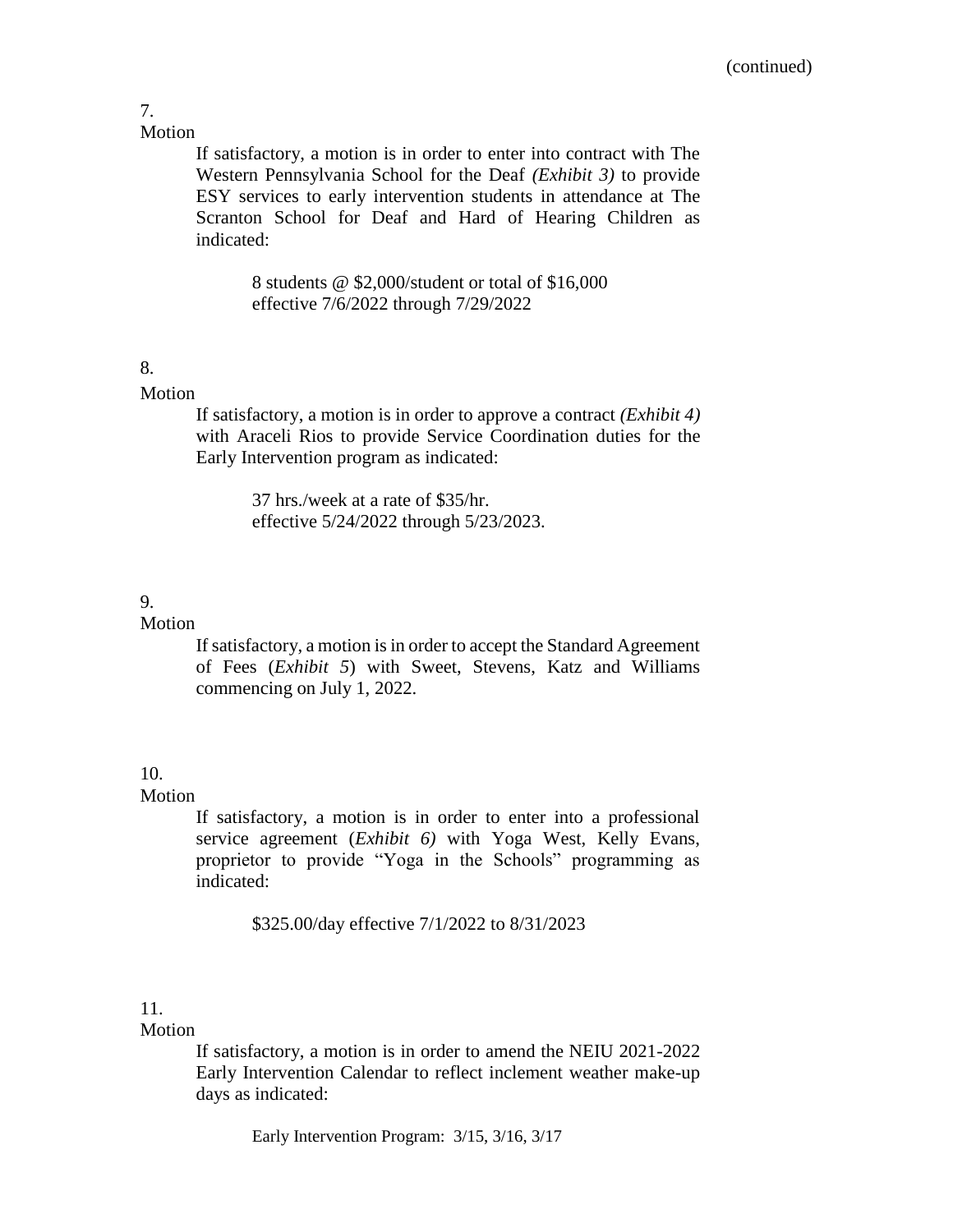## 12.

Motion

If satisfactory, a motion is in order to amend the NEIU 2021-2022 School Age Calendars as indicated:

> Learning Campus Dunmore (1 Act 80 day) and Auto (2 Act 80 days): 12/23 and 4/13 changed to staff only professional development Snow Make Up Days: 5/6, 5/13, 5/20 Last Student Day: 6/17 with graduation and early dismissal for students

#### St. Joseph's Center

12/23 and 4/13 changed to staff only professional development Snow Make Up Days: 5/6, 5/13 Last Student Day: 6/17 with early dismissal for students

#### SOAR

12/17 changed to early dismissal 4/13 changed to staff only professional development Snow Make Up Days: 6/3, 6/6 Graduation: 5/31

#### 13.

#### **Motion**

If satisfactory, a motion is in order to approve the calendars *(Exhibit 7)* for the 2022-2023 school year for the following locations as indicated:

> NEIU Learning Campus, Dunmore / St. Joseph's Center / Auto Shop NEIU SOAR Program – Marywood University NEIU 19 Early Intervention

#### 14.

#### Motion

*(Exhibit 8)* depicts the NEIU office calendar for 2022-2023. If satisfactory, a motion is in order to approve the same.

## 15.

#### Motion

If satisfactory, a motion is in order to approve an addendum to the Client Assignment Confirmation *(Exhibit 9)* with Blazerworks, Inc. at a rate of \$36/hr. for paraprofessional services as indicated:

> School Age not to exceed 29 hrs./wk. effective 5/9/2022 through 6/17/2022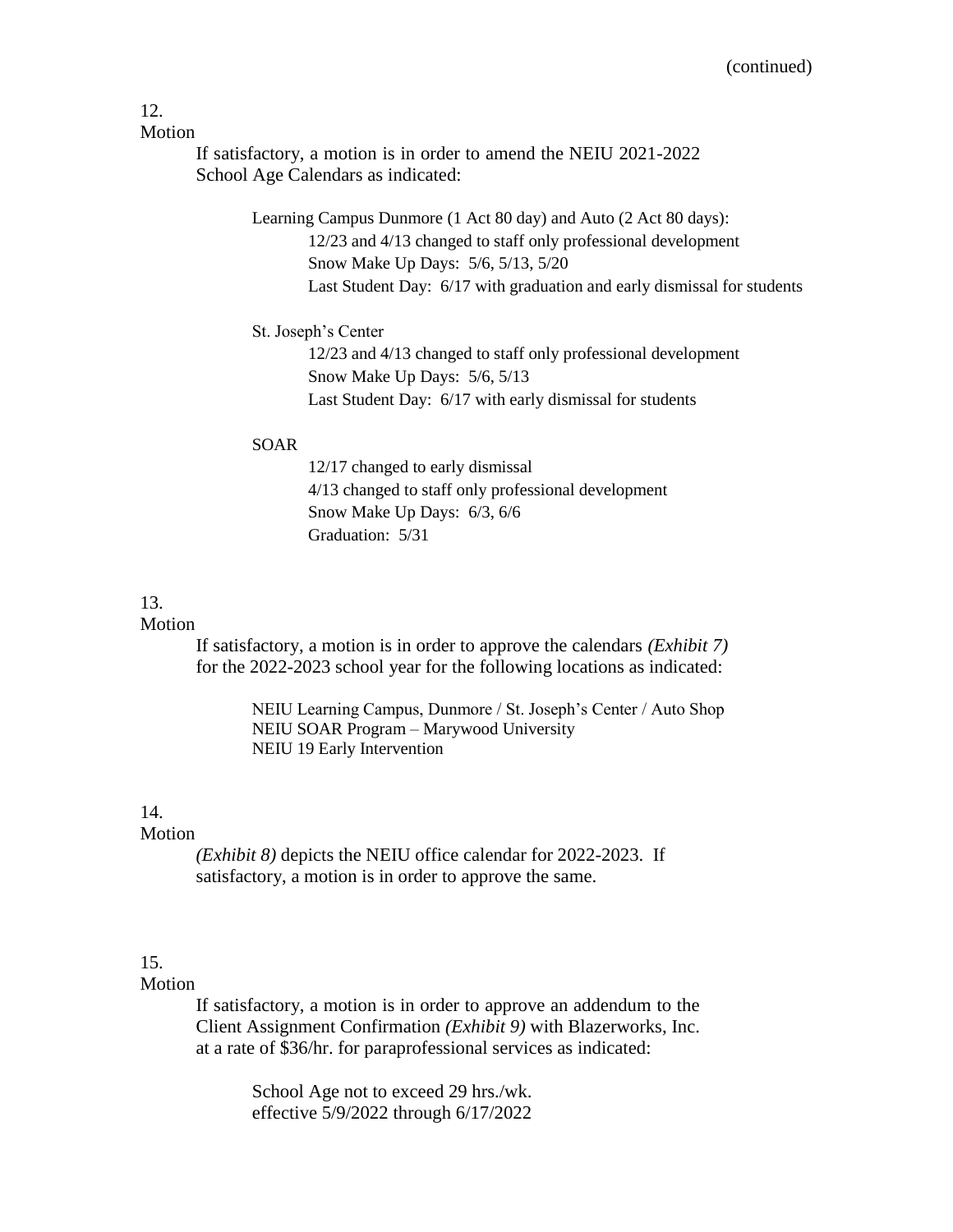#### 16. Motion

If satisfactory, a motion is in order to enter into a real estate lease agreement *(Exhibit 10)* with Mr. Lynn D. Joines and Ms. Linda R. Joines from July 1, 2022 through June 30, 2023 at a cost of \$12,000 per year.

## 17.

### Motion

If satisfactory, a motion is in order to enter into a real estate lease agreement *(Exhibit 11)* with Angel Beginnings CLC Inc. from July 1, 2022 through June 30, 2023 at a cost of \$1,800 per year.

## 18.

#### Motion

If satisfactory, a motion is in order to enter into a real estate lease agreement with the NEIU Core Foundation at a cost of \$1 from July 1, 2022 through June 30, 2023 for a property located at 185 E. Pine St., Dunmore, PA.

#### 19.

#### Motion

If satisfactory, a motion is in order to enter into a sub-lease agreement with the NEIU Early Intervention program for \$36,000 from July 1, 2022 through June 30, 2023 for a property located at 1200 Line St., Archbald, PA.

### 20.

#### Motion

If satisfactory, a motion is in order to enter into a sub-lease agreement with the NEIU Early Intervention program for \$60,000 from July 1, 2022 through June 30, 2023 for a property located at 344 Chestnut St., Dunmore, PA.

### 21.

#### Motion

If satisfactory, a motion is in order to approve a renewal of a line of credit from FNCB Bank for \$1,000,000.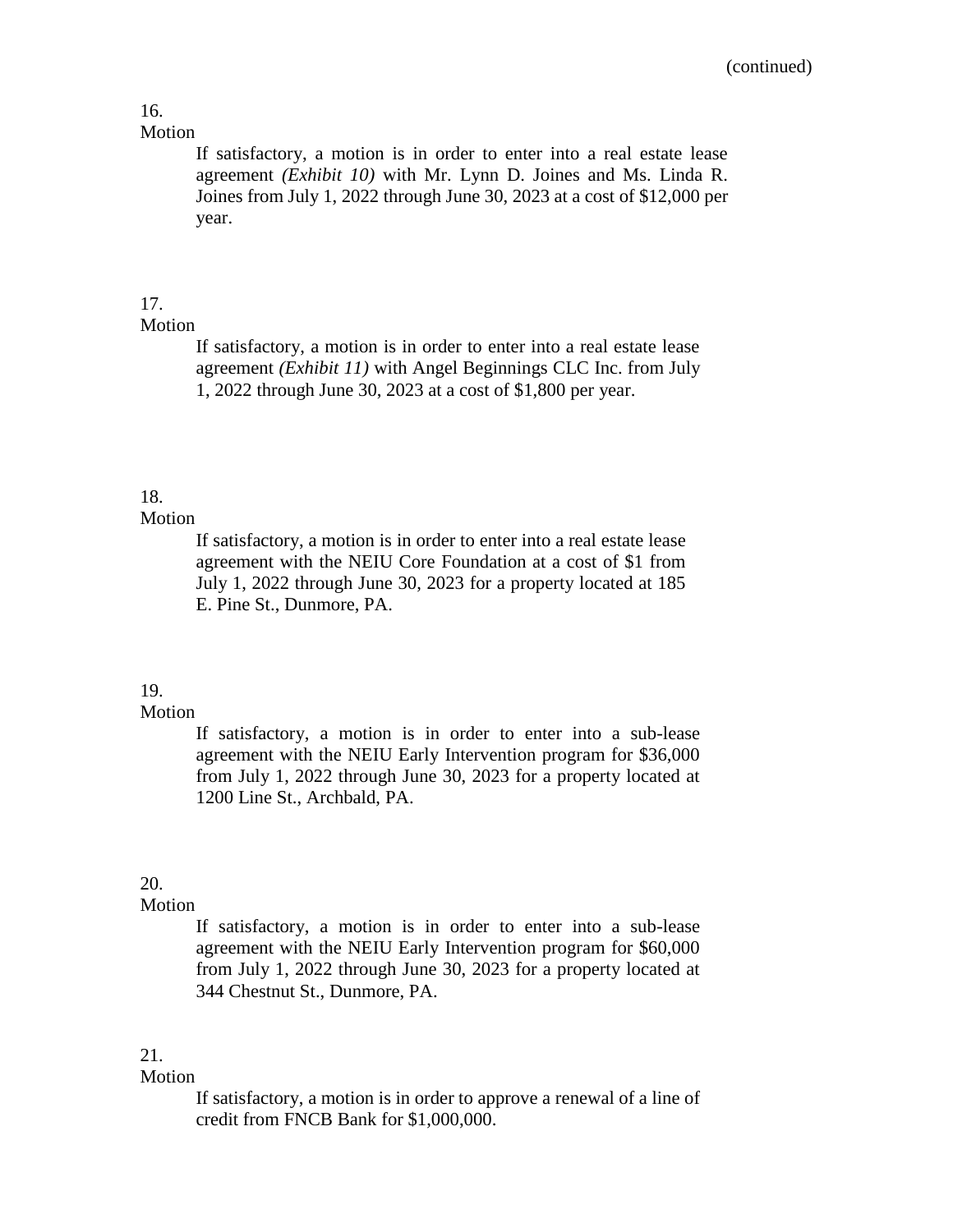## 22.

## Motion

If satisfactory, a motion is in order to approve status changes for the following employees as indicated:

|          | Prior                              | <b>Status</b>               |                           |                       |
|----------|------------------------------------|-----------------------------|---------------------------|-----------------------|
| Employee | Position                           | Change                      | Salary                    | <b>Effective Date</b> |
| Gina     | <b>SA Teacher</b>                  | <b>EI Itinerant Teacher</b> | no change in $05/16/2022$ |                       |
| Beall    | LC-Dunmore                         | LC Chestnut St.             | compensation              |                       |
| Tracy    | SA/EI Occupational EI Occupational |                             | no change in $08/26/2022$ |                       |
| Labrosky | Therapist                          | Therapist                   | compensation              |                       |

## 23.

## Motion

If satisfactory, a motion is in order to approve the following employees' requests as indicated:

#### A. Retirements:

| <b>Employee</b>  | Position               | <b>Effective Date</b> |
|------------------|------------------------|-----------------------|
| Jan              | Teacher                | 08/26/2022            |
| <b>Boles</b>     | Assistant-EI           |                       |
| Tracey           | Teacher of the Blind   | 06/30/2022            |
| Ranze            | & Visually Impaired-SA |                       |
| Susan            | <b>Itinerant</b>       | 08/06/2022            |
| Dodd             | Teacher-EI             |                       |
| Beverly          | Teacher Assitant-EI    | 08/06/2022            |
| Oravitz          |                        |                       |
| B. Resignations: |                        |                       |
|                  |                        |                       |

| Employee           | Position         | <b>Effective Date</b> |
|--------------------|------------------|-----------------------|
| Melissa<br>Dutcher | Social<br>Worker | 08/22/2022            |
| Janna<br>Rowlands  | Clerical         | 06/03/2022            |

C. Request for Leave:

| <u>Employee</u> | Position     | Type of Leave | <b>Effective Date</b> |
|-----------------|--------------|---------------|-----------------------|
| Leanne          | Speech       | Child Rearing | 08/26/2022-08/04/2023 |
| Adams           | Therapist-EI |               |                       |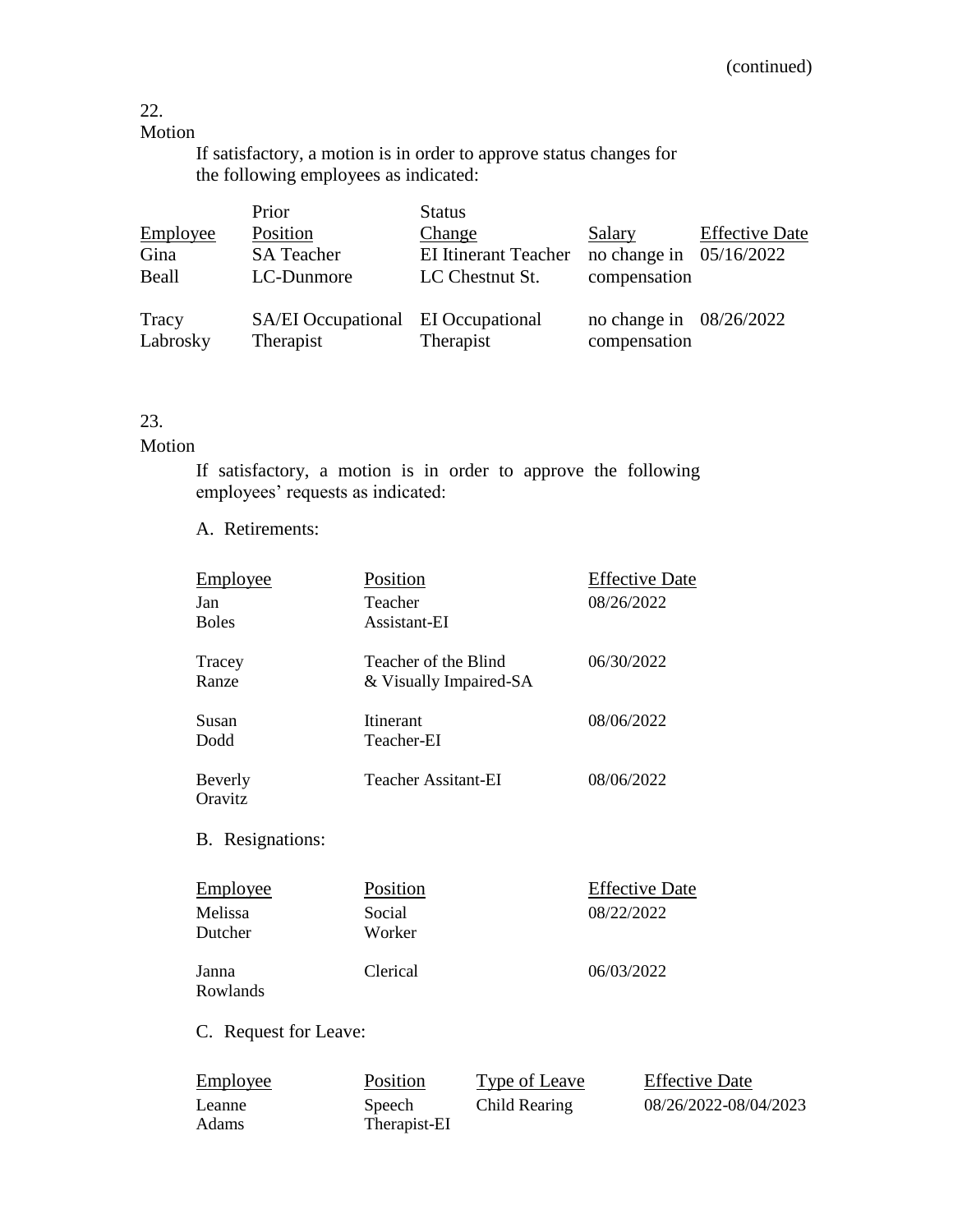# 24.

Motion

If satisfactory, a motion is in order to approve the following as a "day-to-day" substitute at the rate as outlined in the policy of the Northeastern Educational Intermediate Unit:

Teacher: Alexandria Blewitt

#### 25.

Motion

If satisfactory, a motion is in order to approve the following full time nominee:

| <b>Name</b>                  | Position                        | <b>Step</b> | Salary                  | <b>Effective Date</b>              |
|------------------------------|---------------------------------|-------------|-------------------------|------------------------------------|
| Alexandria<br><b>Blewitt</b> | Itinerant<br>Teacher-EI         | $T2-1$      | \$51,105<br>(pro-rated) | 05/17/2022                         |
| Megan<br>Hazelton            | Occupational<br>Therapist $-EI$ | $T2-1$      | \$51,105<br>(pro-rated) | 06/03/2022                         |
| Jessica<br>Capwell           | <b>TCPD</b>                     |             | \$65,000                | 08/15/2022<br>(pending clearances) |

#### 26.

#### Motion

If satisfactory, a motion is in order that the NEIU Board of Directors adopts and/or revises the following new NEIU Policy as presented:

| 216            | <b>Student Records</b>              |
|----------------|-------------------------------------|
| 216 Attachment | Notice of Access to Student Records |

## 27.

Motion

If satisfactory, a motion is in order to approve the commitment \$1,750,000 of the General Fund balance for capital improvements and \$250,000 for future healthcare costs.